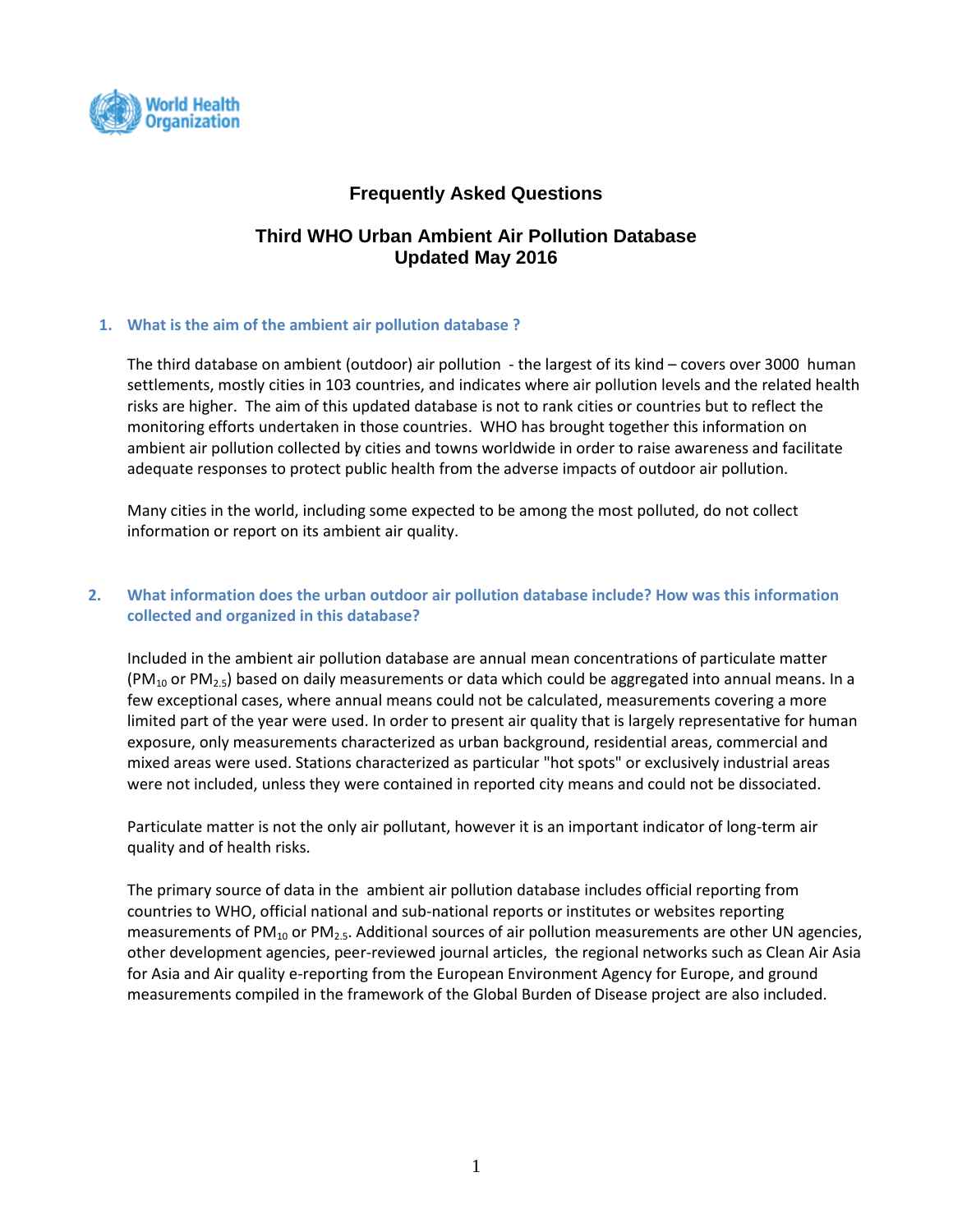## **2. What are the most polluted cities in the world? Does WHO rank or compare cities on urban outdoor air quality?**

Many cities in the world, including some expected to be among the most polluted, do not collect information or report on its outdoor air quality. WHO therefore cannot compare cities based on their levels of outdoor air pollution.

Rather, WHO has brought together information on ambient air pollution collected by cities and towns worldwide in order to raise awareness and facilitate adequate responses to protect public health from the adverse impacts of outdoor air pollution.

Cities that collect and disseminate information on outdoor air quality need to be praised for their action. This is the first crucial step to identify if there is an outdoor air pollution problem and to begin to take corrective action. The cities which have invested in the capacity to regularly monitor and report the local air quality measurements have already demonstrated a commitment to starting to address air quality issues and public health.

### **3. What are the key findings about the database?**

The great majority of cities worldwide exceed WHO's Air Quality Guideline levels. The WHO Air Quality guideline recommended PM10 maximum annual mean levels of 20  $\mu$ g/m<sup>3 of</sup>. Globally, only relatively few of the monitored cities and towns currently meet the WHO guideline values. These tend to be clustered in high-income countries. Based on the monitored cities and towns, air quality is poorest in the Eastern Mediterranean and South-East Asian regions, followed by the African countries.

Based on extrapolations of these data, more than half of the urban population live in cities that exceed by 2.5 times or more the recommended levels of fine particulate matter set out by the WHO Air Quality Guidelines and only around 16% of the total urban population assessed live in cities and towns where the air quality complies with such levels.

### **4. What has changed since the last database?**

Information on air quality levels in 3000 human settlements, mostly cities from 103 countries have been compiled in this updated database. This is significantly more than in 2014, when the database covered 1600 cities and towns. This may indicate that more cities are concerned with their air quality, and are either aiming to take action to improve their air quality, or working to maintain the clean levels already achieved.

As seen in the previous version of the database, data on air quality in the Sub-Saharan Africa, low and middle income countries of the Western Pacific and of the Eastern Mediterranean regions remains scarce.

Based on the comparison of cities with data available in both the 2011 and the 2014 versions of the database and selected for the comparison purposes, the quality of the air is worsening globally in recent years. In several countries, mostly in high-income, however, the air quality appears to have improved.

Some cities do not necessarily follow the regional trend in terms of air quality showing it is possible to take actions locally to improve the situation.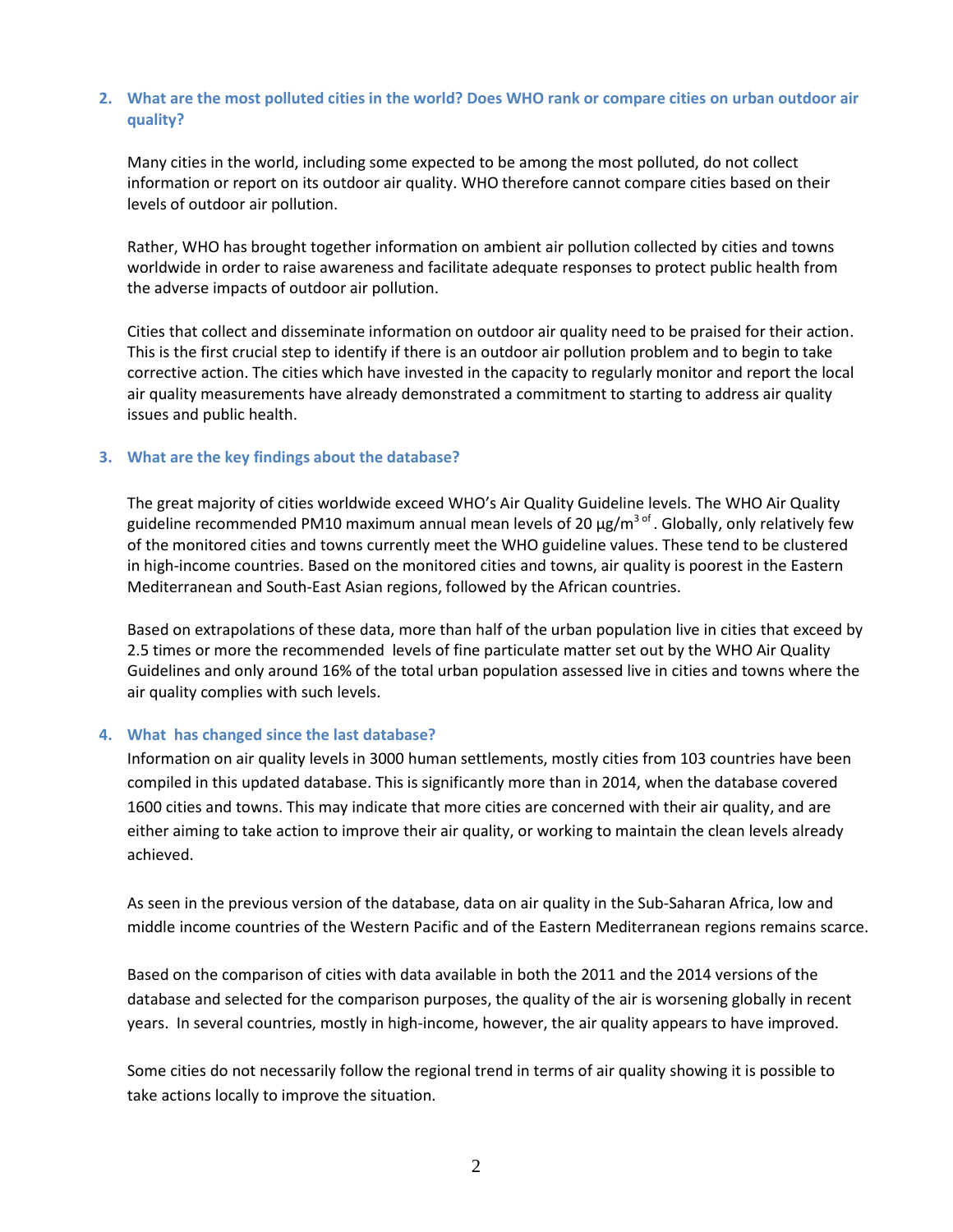#### **5. What are some of the major sources or causes of urban ambient air pollution?**

Both 'mobile' sources (i.e. cars) and 'stationary' sources (i.e. smoke stacks) make significant contributions to urban ambient (outdoor) air pollution. Some of the major sources include exhaust fumes from vehicles, emissions from manufacturing facilities (e.g. factories) and power generation (e.g. smoke stacks of coal fired power plants). Also in those cities where residential use of coal and wood for cooking and heating is permitted, the emissions from households using these fuels can make an important contribution to the levels of ambient air pollution.

# **6. WHO alert regularly on the number of deaths caused by air pollution, how are these numbers calculated?**

The number of deaths caused by air pollution are estimated on the basis of the air quality levels people are exposed to, and the increased risks of cardiovascular and respiratory diseases that are incurred at those levels. The air quality levels are estimated on a combination of satellite information, chemical transport models and ground measurements of air quality, and the increased risks come from epidemiological studies. The methods are explained in detail on our web site [\(http://www.who.int/phe/health\\_topics/outdoorair/en/\)](http://www.who.int/phe/health_topics/outdoorair/en/)

#### **7. What are WHO next steps and what is WHO doing?**

#### **WHO-led Urban health initiative**

Rapid expansion of low and middle-income cities has increased health risks on multiple fronts, particularly with regards to air pollution exposures – from poor traffic planning, energy-inefficient housing, waste incineration, and dirty power sources. And many poor urban households still rely on smoky biomass and coal cookstoves, whose particles are both a source of air pollution as well as of shortlived climate pollutants like black carbon.

WHO's Urban Health Initiative aims to catalyze action to reduce urban air pollution for health benefits, also reducing climate emissions and achieve the Sustainable Development Goals. The initiative will catalyse actions in the health sector, strengthen capacity to assess priority pollution sources, identify the most effective actions and track success. An expanded WHO-led communications effort will heighten awareness of the issues and solutions, targeting urban public opinion as well as opinion leaders, and building networks for action. The WHO-led initiative is supported by the Government of Norway, and being built upon partnerships with other UN agencies concerned with urban health and development issues, including the Climate and Clean Air Coalition and World Bank, as well as collaborations with WHO member states and pilot cities. For more information see:

<http://www.who.int/sustainable-development/cities/case-studies/en/>

### **Global air quality and health platform**

WHO is building a global air quality and health platform to improve the monitoring of air pollutants worldwide, and estimations of pollution-related health impacts. The platform involves over 100 experts from national and international air quality and meteorological monitoring agencies from around the world, as well as an improved data base of key air quality indicators worldwide, by region, and by country. The aim of the Global Platform is to systematically consolidate data on air quality and health, bringing together information on air pollution exposures from different sources such as air quality monitoring networks, atmospheric modelling and satellite remote sensing. This data can be